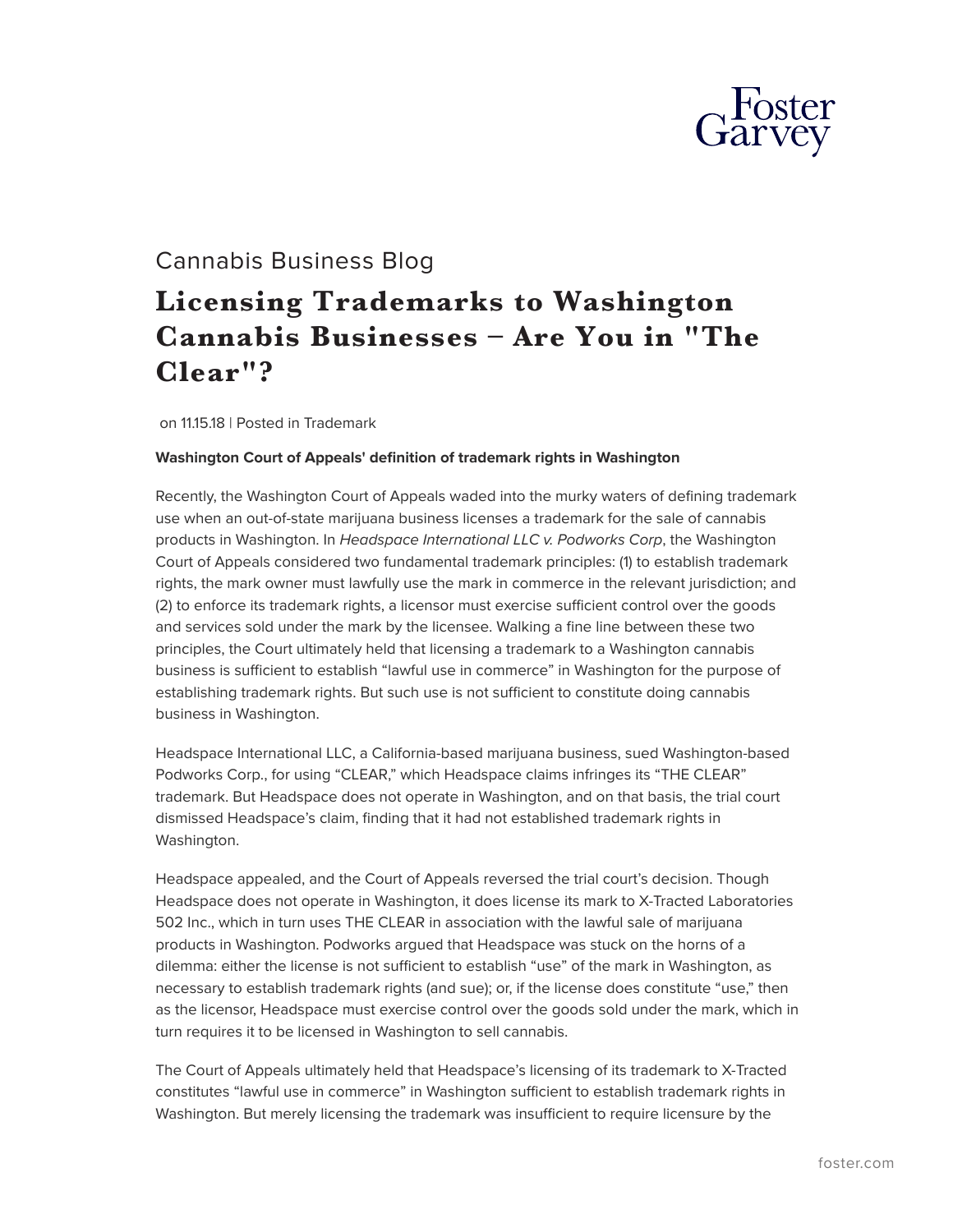

#### WSLCB.

### **What to consider in trademark licensing and usage for out-of-state cannabis business owners**

While the court distinguished between the control necessary to grant trademark rights versus that necessary to trigger a full WLCB investigation, the court's analysis is bare. But this case gives cannabis business owners a few things to keep in mind when considering trademark licensing and usage in Washington. You still will not be able to get a federal registration, which requires use in interstate commerce, but a licensing arrangement can allow out-of-state cannabis businesses to establish trademark rights in Washington.

But note, according to the Court of Appeals, entering into licensing agreements for the use of trademarks does not make an out-of-state licensor a "true party in interest" subject to reporting to the WSLCB **as long as** the licensor is not receiving a percentage of the profits from the Washington-based cannabis business. Be aware that since 2017, Washington companies must disclose to the WSLCB all licensing agreements relating to use of registered or unregistered trademarks, among other things.

While trademark rights for cannabis business owners remain something of a gray area, one thing is clear from the Court of Appeals opinion: a well-crafted licensing agreement can broaden the scope of your trademark rights without requiring that you actually do business in the state. Whether you are a Washington cannabis business trying to challenge trademark use, or an out-of-state marijuana business seeking to establish or maintain trademark rights in Washington, pay close attention to licensing agreements.

**Warning Regarding Federal Law:** The possession, distribution, and manufacturing of marijuana is illegal under federal law, regardless of state law which may, in some jurisdictions, decriminalize such activity under certain circumstances. Penalties for violating federal drug laws are very serious. For example, a conviction on a charge of conspiracy to sell drugs carries a mandatory minimum prison term of five years for a first offense and, depending on the quantity of marijuana involved, the fine for such a conviction could be as high as \$10 million. In addition, the federal government may seize, and seek the civil forfeiture of, the real or personal property used to facilitate the sale of marijuana as well as the money or other proceeds from the sale. Although the U.S. Department of Justice (DOJ) recently rescinded its guidance regarding prioritization of criminal prosecutions of individuals and entities operating in compliance with effective state regulatory systems, DOJ left in place long standing guidance to federal prosecutors regarding how to exercise this discretion. Individuals and companies are cautioned to consult with experienced attorneys regarding their exposure to potential criminal prosecution before establishing business operations in reliance upon the passage of state laws which may decriminalize such activity. Federal authority to prosecute violations of federal law as crimes or through seizures and forfeiture actions is not diminished by state law. Indeed, due to the federal government's jurisdiction over interstate commerce, when businesses provide services to marijuana producers, processors or distributors located in multiple states, they potentially face a higher level of scrutiny from federal authorities than do their customers with local operations.

**Tags:** cannabis business, State of Washington, Trademark Infringement, trademark law, trademark protection, trademark rights, trademarks, Washington Court of Appeals, Washington